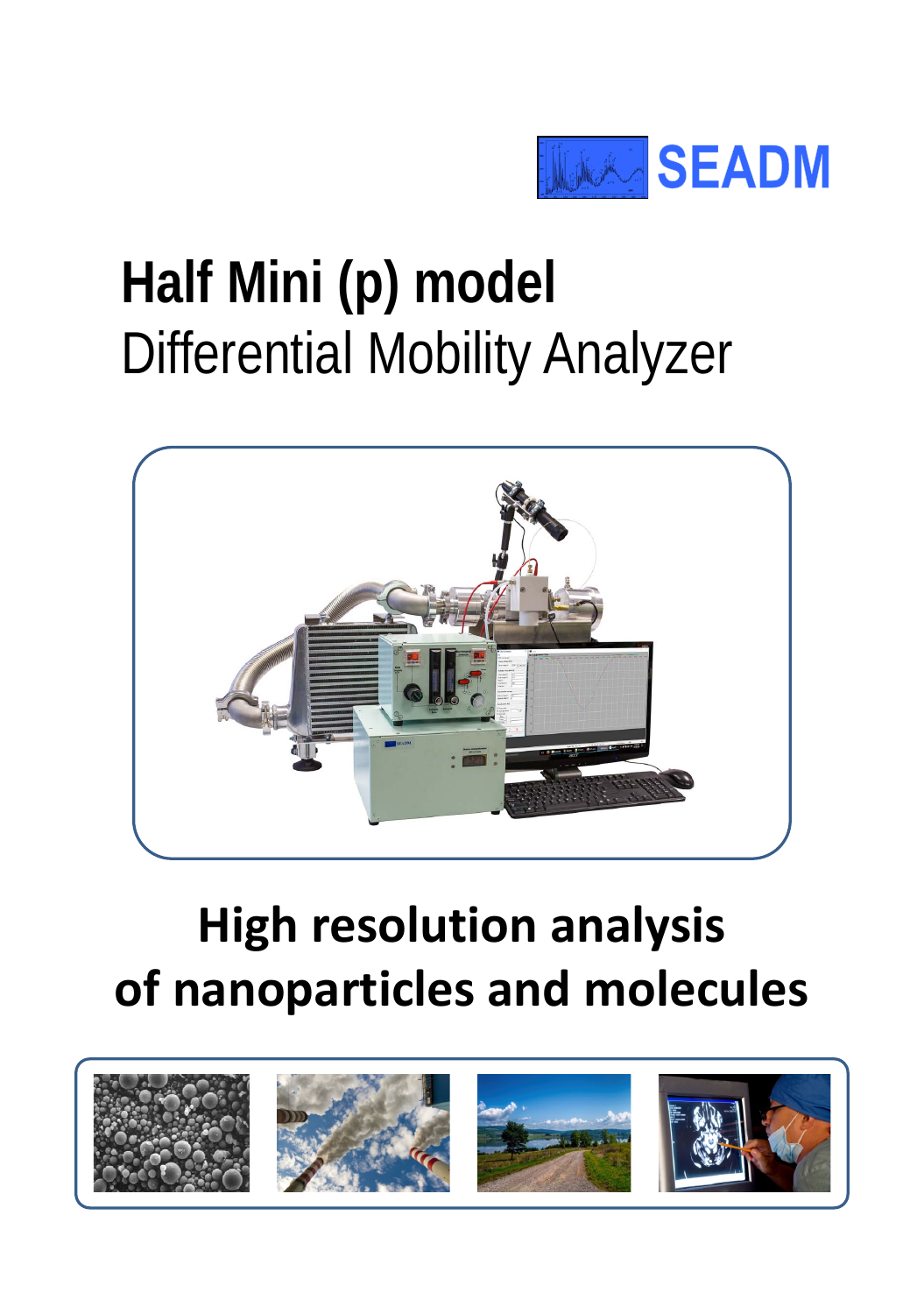## Half Mini (p) model

#### **A portable DMA for high-resolution classification of 0-30 nm particles**

The **Half-Mini DMA** is the most recent and lightest (3.2 kg) member of a class of Yale-developed supercritical DMAs, later improved by SEADM, able to isolate with high resolution aerosol particles smaller than 1 nm (including molecular ions). Its broad range of particle sizes (0-30 nm) is achieved with a single DMA configuration (2 cm long working section), greatly simplifying operation.



In the **Half Mini** system, the molecules or particles are ionized in an electro-spray ionization chamber and then submitted simultaneously to a gas flow and an electric field within the cylindrical **D**ifferential **M**obility Analyzer (**DMA**). Only the particles or ions with a specific mobility are transmitted into the DMA outlet.

What makes the **Half Mini** system unique is its laminar flow even in the presence of high flow rates (high Reynolds numbers), which avoids undesirable effects (such as diffusion broadening and turbulence-related effects), delivering unrivalled resolutions.

#### **New Half Mini (p) model**

The new **Half mini (p) model DMA** [\[Fernandez](http://www.seadm.com/wp-content/uploads/2017/01/expanded-size-range-of-high-resolution-nanodmas.pdf) de la Mora, J Aer Sci Tec, 2016] introduces substantial flow improvements over the prior (**m) model.** It operates under near ideal flow conditions over a much wider range of aerosol and sheath gas flow rates, enabling classification of 30 nm particles with a resolving power close to the ideal. This improvement relies on a new scheme for injecting the aerosol sample flow into the sheath gas flow with greatly improved axisymmetry. A comprehensive summary of the new improvements is available at our **Half Mini [Cells](http://www.seadm.com/products/technological-modules/separation/cylindrical-dma-cell-half-mini/)** page.

**Acquisition of fast size spectra:** A key advantage of the **Half Mini** DMAs, either (p) or (m) models, over other existing DMAs is its ability to complete mobility spectra exceptionally fast without distortion of the size distribution. This advantage is due in part to the minimal particle residence time in the classification region (0.2 -2 ms), as well as to the high resolving power of the instrument (which yields almost the same residence time to all particles over the whole size range). Undistorted size spectra from 1 nm to 30 nm can therefore be obtained every 2 s [\[Fernandez](http://www.seadm.com/products/nano-particle-and-molecule-classifiers/differential-mobility-analyzer/%23half-mini-article-004) de la Mora, Aer. Sci. Tec., accepted, Jan-2017].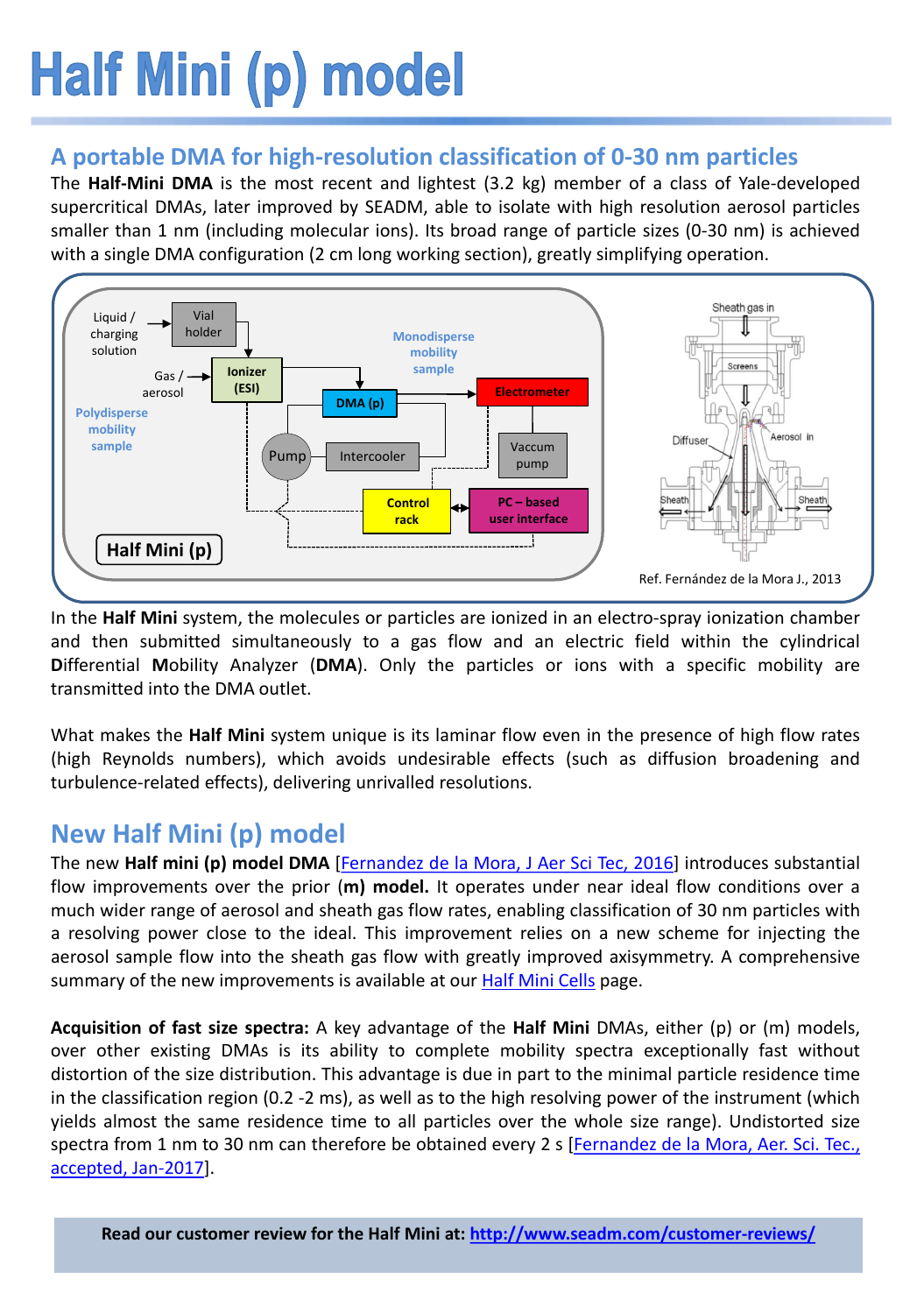

#### **Advantages and features**

• Unmatched size range for a high resolution instrument, recently extended beyond 30 by the (p) model (Fernandez de la Mora, 2017)

• Highest resolutions available in the market (see results of independent studies on the right)

• Excellent transmission for enhanced sensitivity, see right (internal semiconducting tube bringing the classified particles to the grounded outlet)

- Exceptionally fast delivery of mobility spectra without distorsion of the size distribution
- Optimized flow dynamics technology to ensure laminarity even at high (Re > 20,000) flow
- Diffusion broadening minimized
- Robust architecture, mirror polishing, total thermal control
- Stand alone operation (control and monitorization units builtin) directly connected to PC-USB.

#### **Applications and sectors**

The instrument has been widely used for studies of Condensation Particle Counters (CPCs) sensitive to particles smaller than 3 nm, and other investigations involving pure nanometer size standards.

For users having a charge-reduction component (also available from SEADM), the increased size range of this DMA (relative to earlier supercritical DMAs) permits high resolution analysis of charge-reduced biomolecules and small viruses produced by electrospray.

Range of **applications** include:

- + Real-time **exhaust** analysis (as done in [SUREAL-23](http://sureal-23.cperi.certh.gr/) project)
- + **Environmental**/pollution research
- + **Atmospheric**/climate research (Kangasluoma, 2014)
- + **Nucleation** and reaction **kinetics** studies (Wang, 2015)
- + **Combustion** studies (Carbone, 2016)

+ **Synthesis** of nano-particles via gas or wet techniques (Wang, 2014 and 2015).

+ **Nano-materials** development (Wang, 2014)

+ Nano-particles applications (**medical** imaging, drug delivery, catalysis)

+ Generation of **particle standards** (Attoui, 2013)







Size distributions of T.H. Ammonium Bromide (THAB) ions obtained with **Half Mini** and Nano-DMA in an indepedent study (Wang et Al, see Ref. 2014). Note the higher resolution of Half Mini enabling to identify all ions present in the sample.



Mobility spectra of the THA+ monomer measured with the **Half Mini** and with Nano DMA. The resolution, defined as the ratio Full Range/FWMH is almost three times bigger for the Half mini